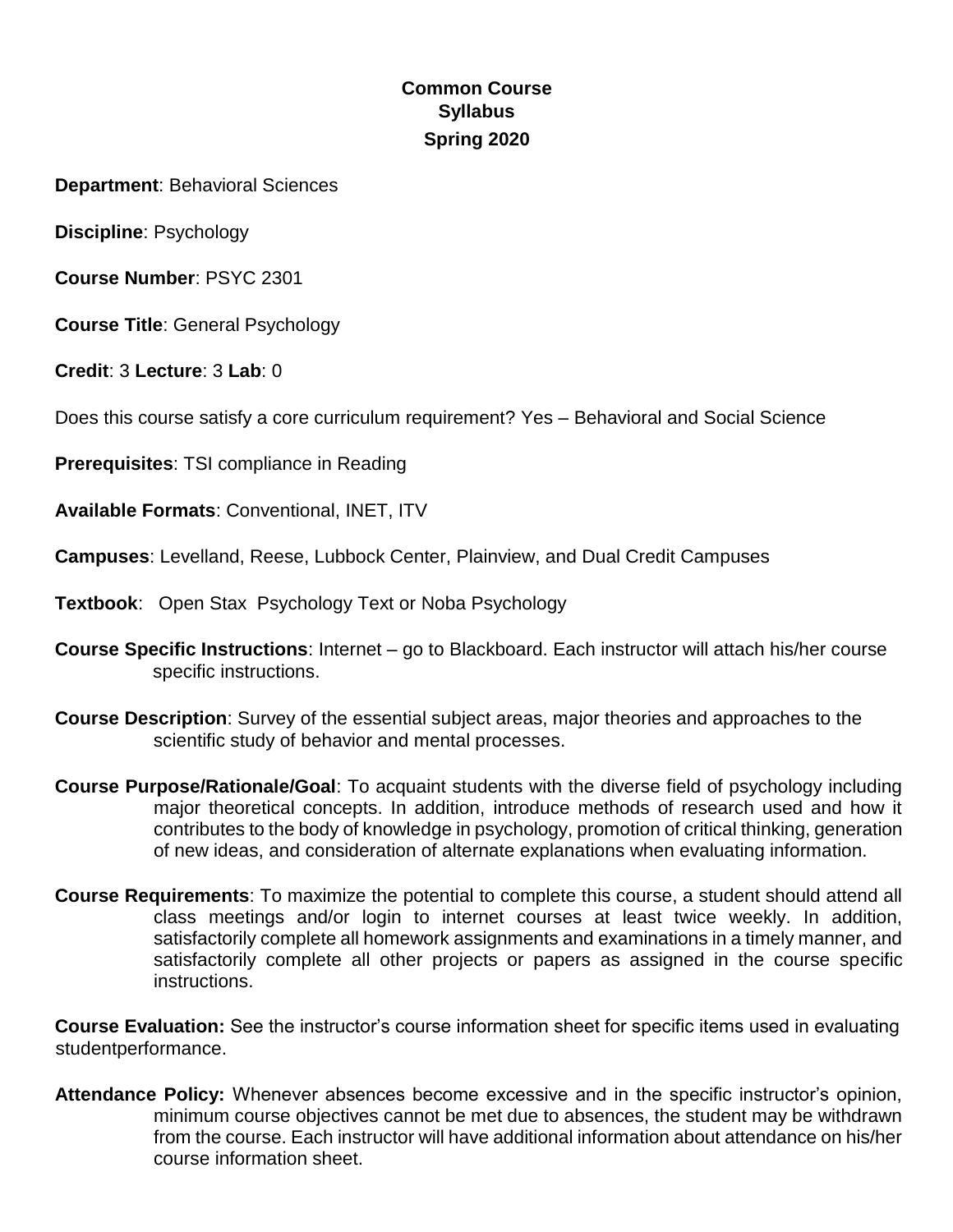## Student Learning Outcomes (SLOs)/Competencies:

Upon successful completion of this course, students will:

- 1. Identify various research methods and their characteristics used in the scientific study of psychology.
- 2. Describe the historical influences and early schools of thoughts that shaped the field of psychology.
- 3. Describe some of the prominent perspectives and approaches used in the study of psychology
- 4. Use terminology unique to the study of psychology.
- 5. Describe accepted approaches and standards in psychological assessment and evaluation.
- 6. Identify factors in physiological and psychological processes involved in human behavior.

## **Core Objectives addressed**:

- **Communication skills** to include effective written, oral and visual communication.
- **Critical thinking skills** to include creative thinking, innovation, inquiry and analysis, evaluation and synthesis of information.
- **Empirical and Quantitative skills** to include the manipulation and analysis of numerical data or observable facts resulting in informed conclusions.
- **Social Responsibility** to include the demonstrated intercultural knowledge and competence, knowledge of civic responsibility, and the ability to engage effectively in regional, national and global communities.

CIP # 42.0101.51 25

Campus Concealed Carry syllabus statement:

Campus Concealed Carry - Texas Senate Bill - 11 (Government Code 411.2031, et al.) authorizes the carrying of a concealed handgun in South Plains College buildings only by persons who have been issued and are in possession of a Texas License to Carry a Handgun. Qualified law enforcement officers or those who are otherwise authorized to carry a concealed handgun in the State of Texas are also permitted to do so. Pursuant to Penal Code (PC) 46.035 and South Plains College policy, license holders may not carry a concealed handgun in restricted locations. For a list of locations, please refer to the SPC policy at: [\(http://www.southplainscollege.edu/human\\_resources/policy\\_procedure/hhc.php\)](http://www.southplainscollege.edu/human_resources/policy_procedure/hhc.php)

Pursuant to PC 46.035, the open carrying of handguns is prohibited on all South Plains College campuses. Report violations to the College Police Department at 806-716-2396 or 9-1-1.

**Disability Accommodations:** While it is the faculty's responsibility to ensure that the learning environment is accessible, students must request accommodations. Faculty must include the following statements on their syllabus, which directs students with disabilities to the Disability Services Office.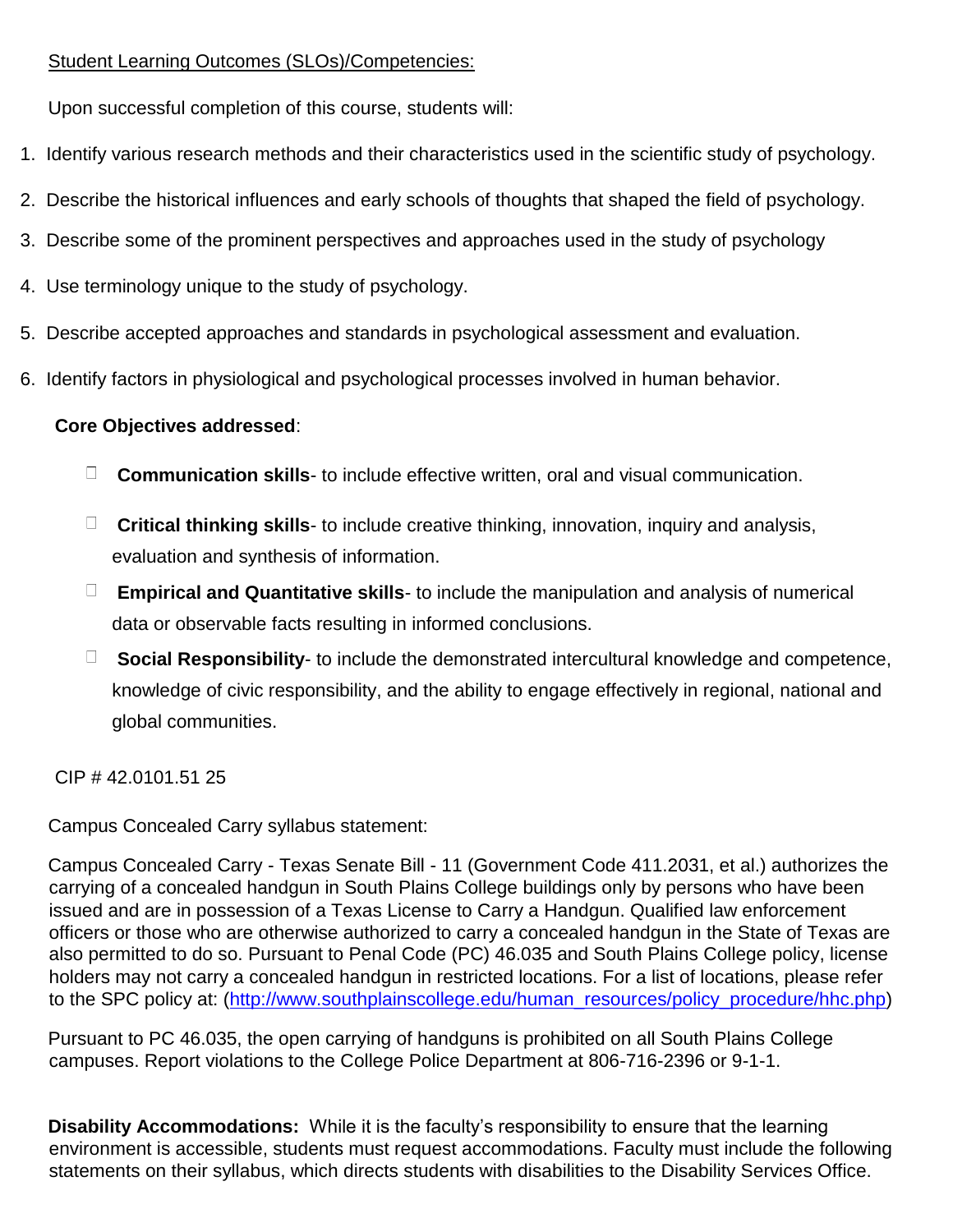SPC Standard Disability Statement Students with disabilities, including but not limited to physical, psychiatric, or learning disabilities, who wish to request accommodations in this class should notify the Disability Services Office early in the semester so that the appropriate arrangements may be made. Processing time could take up to 30 days once paperwork has been submitted. In accordance with federal law, a student requesting accommodations must provide acceptable documentation of his/her disability to the Disability Services Office. For more information, call or visit the Disability Services Office at Levelland (Student Health & Wellness Office) 806-7162577, Reese Center (Building 8) & Lubbock Center 806-716-4675, or Plainview Center (Main Office) 806-716-4302 or 806-296-9611.

**Non-Discrimination Statement** South Plains College does not discriminate on the basis of race, color, religion (creed), gender, gender expression, marital status, sexual orientation, military status, national origin, sex, disability or age in its programs and activities. All SPC courses meet federal regulations under Title II of the ADA, Sections 504 of the Rehabilitation Act of 1973. The following person has been designated to handle inquiries regarding the non-discrimination policies: Vice President for Student Affairs, South Plains College -1401 College Avenue, Box 5, Levelland, TX 79336, 8067162360.

**Title IX Pregnancy** Statement If you are pregnant, or have given birth within six months, Under Title IX you have a right to reasonable accommodations to help continue your education. To activate accommodations you must submit a Title IX pregnancy accommodations request, along with specific medical documentation, to the Director of Health and Wellness. Once approved, notification will be sent to the student and instructors. It is the student's responsibility to work with the instructor to arrange accommodations.

**Academic Integrity**: You are expected to do your own work. You may not work with another person to complete your assignments, discussions, or when taking your exams. You may not copy another student's work and present it as your own. You may not allow another student to copy your work. Complete honesty is required of the student in the presentation of any and all phases of course work. If the instructor determines an assignment to be plagiarized, the result can range from a zero for that assignment to failure of the course. The result will be determined by the instructor. See SPC College Catalog for additional information.

**Equal Opportunity**: South Plains College strives to accommodate the individual needs of all students in order to enhance their opportunities for success in the context of a comprehensive community college setting. It is the policy of South Plains College to offer all educational and employment opportunities without regard to race, color, national origin, religion, gender, disability or age. In short, "Bigotry will not be tolerated." (Student Guide)

## **Instructor's Course Information: Dr. Skinner**

**Course Information**: PSYC 2301 – Spring 2020

**Office Hours**: AD 146, MW 7:00-9:30; TR 7:00-8:00; TR 11:00-12:00 F 7:30 –9:00 Other times by appointment

**Email Address**: pskinner@southplainscollege.edu **Phone Number: 806 716-2455 Course Websites**: Blackboard (southplainscollege.blackboard.com)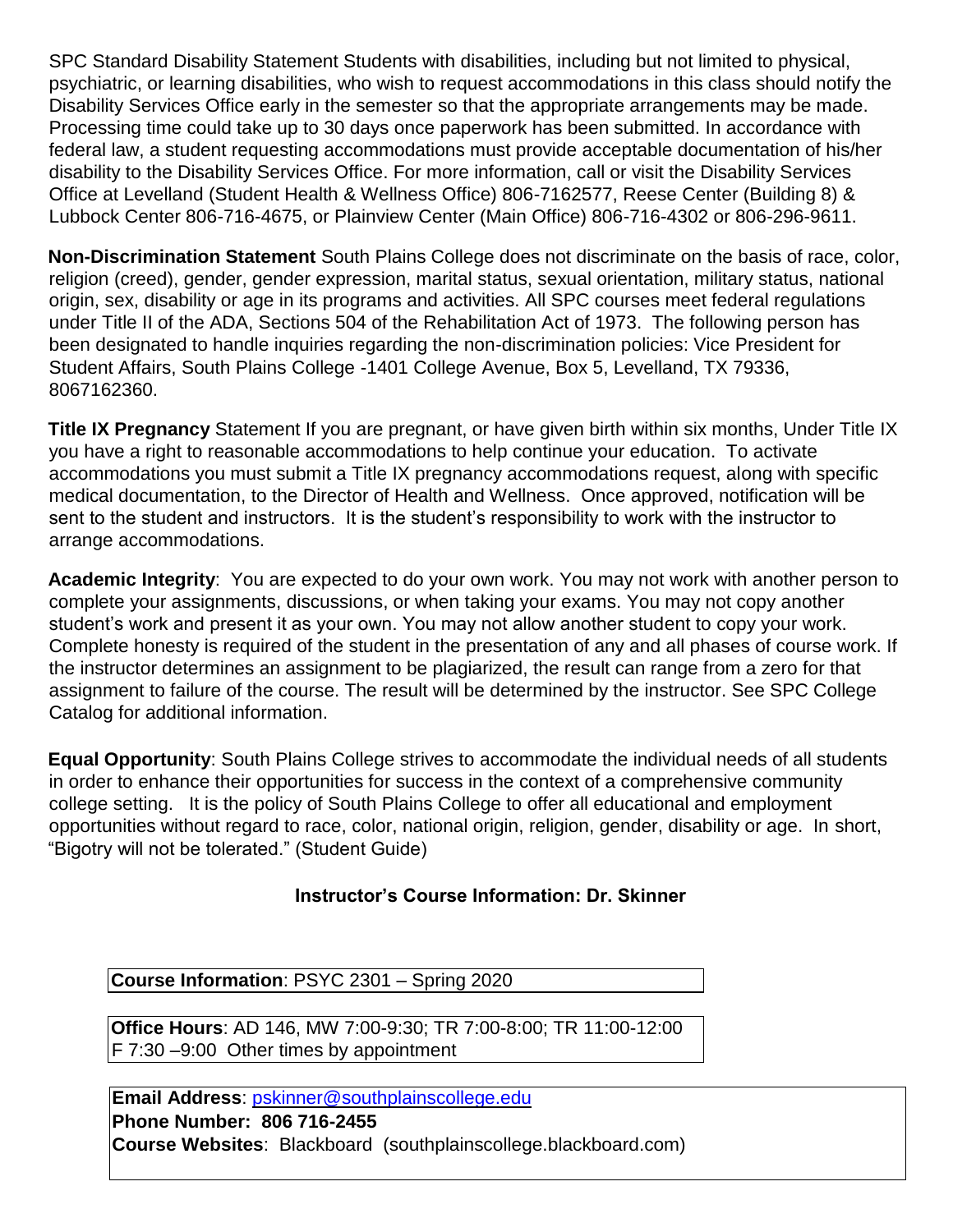#### **Classroom Policies**:

- **Respect for Fellow Students**: All students will maintain respect for fellow classmates' personal beliefs, values, morals and life situations. Insensitivity concerning race, religion, sex/gender, sexual orientation, mental/physical disability, psychological disorders, age, or socio-economic status (family situation) will not be tolerated.
- **Electronic Devices**: The **use of cell phones** is not permitted in the classroom; they should be silenced and put away while in the classroom. Devices used for note-taking are permitted, but should be used responsibly and should not create distractions for you or others.
- **Tardiness**: Please do your best to manage your time well and be on time to class. If you are tardy, please enter the room *quietly* and take a seat as close to the door as you can get. Being late to class is disruptive to your fellow classmates. I will give a quiz at the beginning of class and you will miss it if you are late or absent. These cannot be made up.
- **Disruptive Behavior**: "Failure to comply with lawful directions of a classroom teacher relative to maintaining good order is considered misconduct on the part of the student. Repeated violations of disrupting a class will result in the student being dropped from the course." (See Student Guide)

**Attendance & Administrative Drop Policy**: Attendance will be taken during each class session. Students will be responsible for material presented and discussed in class. Due to South Plains College attendance policies, any student who fails to attend 5 classes during the semester or fails to complete two major grades **may** be dropped from the course with 'X'.

**Late Work and Missed Work:** The work is due on the dates assigned and will have late penalties if that date is missed. You cannot wait till the end of the semester to do the work.

**Text Book:** You will use Open Stax Psychology. OpenStax (Rice University/Bill & Melinda Gates Foundation)<https://openstaxcollege.org/textbooks/psychology> Follow the link above for the following options: FREE View the interactive book on-line. -\$4.99 Download the book in iBooks to your computer or phone, or tablet. -\$40 purchase a hard copy printed version of the book through the bookstore, Amazon or other sources

**Grading Policy and Method of Evaluation:** It is possible to earn up to 625 points in this course, as follows:

|                              | <b>Possible Points</b> | <b>Your Scores</b> |
|------------------------------|------------------------|--------------------|
|                              |                        |                    |
| Paper/Project and Assessment | 125                    |                    |
| Exam 1                       | 100                    |                    |
| Exam 2                       | 100                    |                    |
| Exam 3                       | 100                    |                    |
| Exam 4                       | 100                    |                    |
| <b>Daily Quizzes</b>         | $25@5=125$             |                    |
| <b>Totals</b>                | 650                    |                    |

Final Grades will be determined by calculating the total amount of points earned by you this semester. These points are percentages of the scores in the previous chart.

> A=90% of 650 which is 585 to 650 total points B=80% of 650 which is 520 to 584 total points C=70% of 650 which is 455 to 519 total points